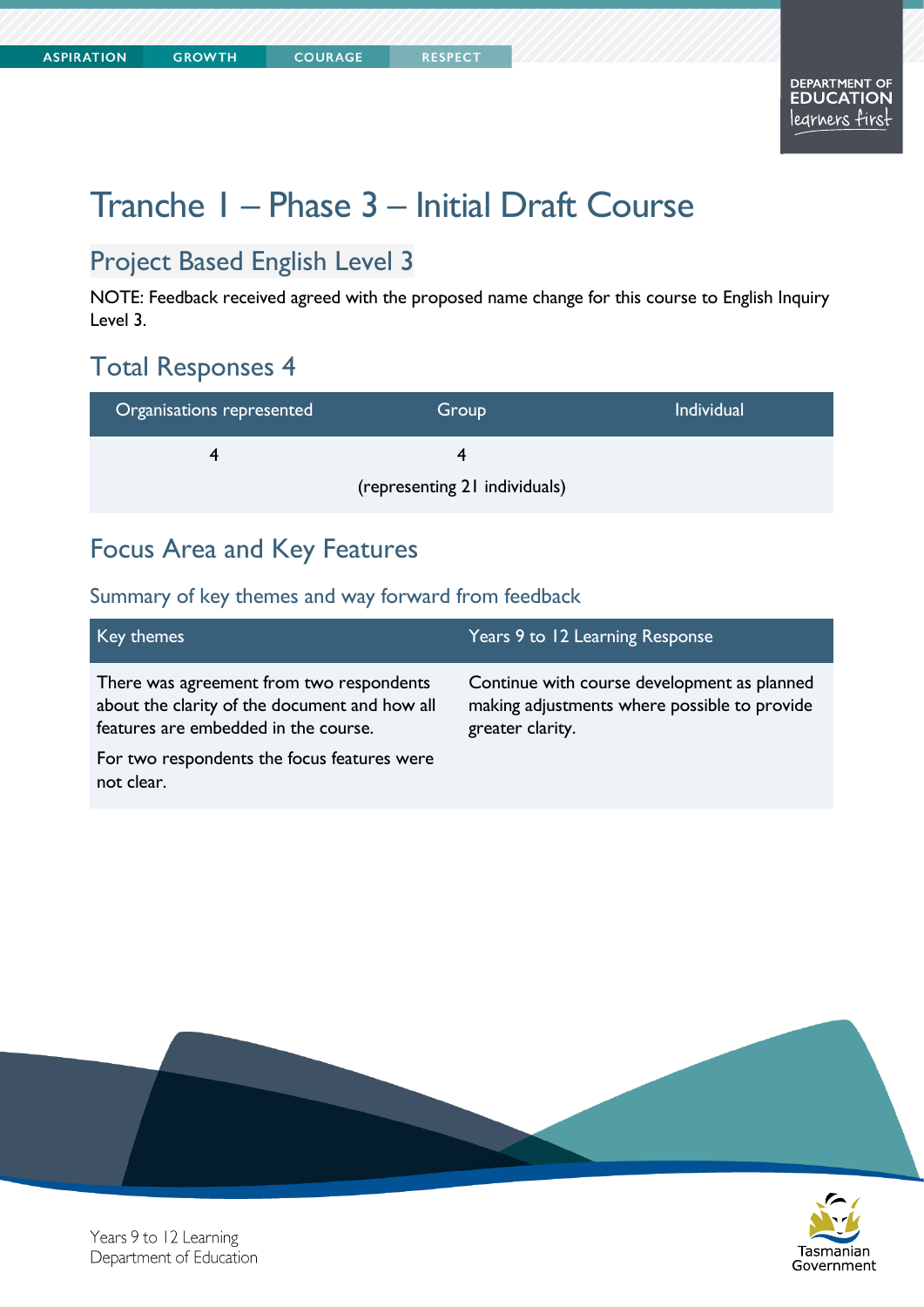# Course Rationale and Description

#### Summary of key themes and way forward from feedback

| Key themes                                                                                                                | Years 9 to 12 Learning Response                                                                                                                                             |
|---------------------------------------------------------------------------------------------------------------------------|-----------------------------------------------------------------------------------------------------------------------------------------------------------------------------|
| Agreement with Rationale.<br>Course description sounds exciting and flexible<br>to meet the needs of a range of learners. | Noted. For national parity, the rationale<br>articulates the rationale of Senior Secondary<br>Australian Curriculum Essential English from<br>which this course is derived. |
| Clarity regarding transdisciplinary nature of<br>each module.                                                             | Transdisciplinary connections are not the driver<br>of this course. This will be made more explicit<br>in the Phase 4 documentation.                                        |
| Inquiry approach should be at the core of the<br>structure.                                                               | Inquiry based learning has been identified as a<br>key pedagogical approach for this course.                                                                                |

### Integration of General Capabilities

### Summary of key themes and way forward from feedback

| Key themes                           | Years 9 to 12 Learning Response              |
|--------------------------------------|----------------------------------------------|
| Agreement with General Capabilities. | Continue with course development as planned. |

## Pathways

| Key themes,                                                      | Years 9 to 12 Learning Response                                                         |
|------------------------------------------------------------------|-----------------------------------------------------------------------------------------|
| Agreement with Pathways expressed.                               | Noted.                                                                                  |
| Request to identify levels of achievement for<br>Years 9 and 10. | Continue with course development as planned,<br>adjusting where necessary and possible. |
| Request for Tertiary Pathways to be included.                    |                                                                                         |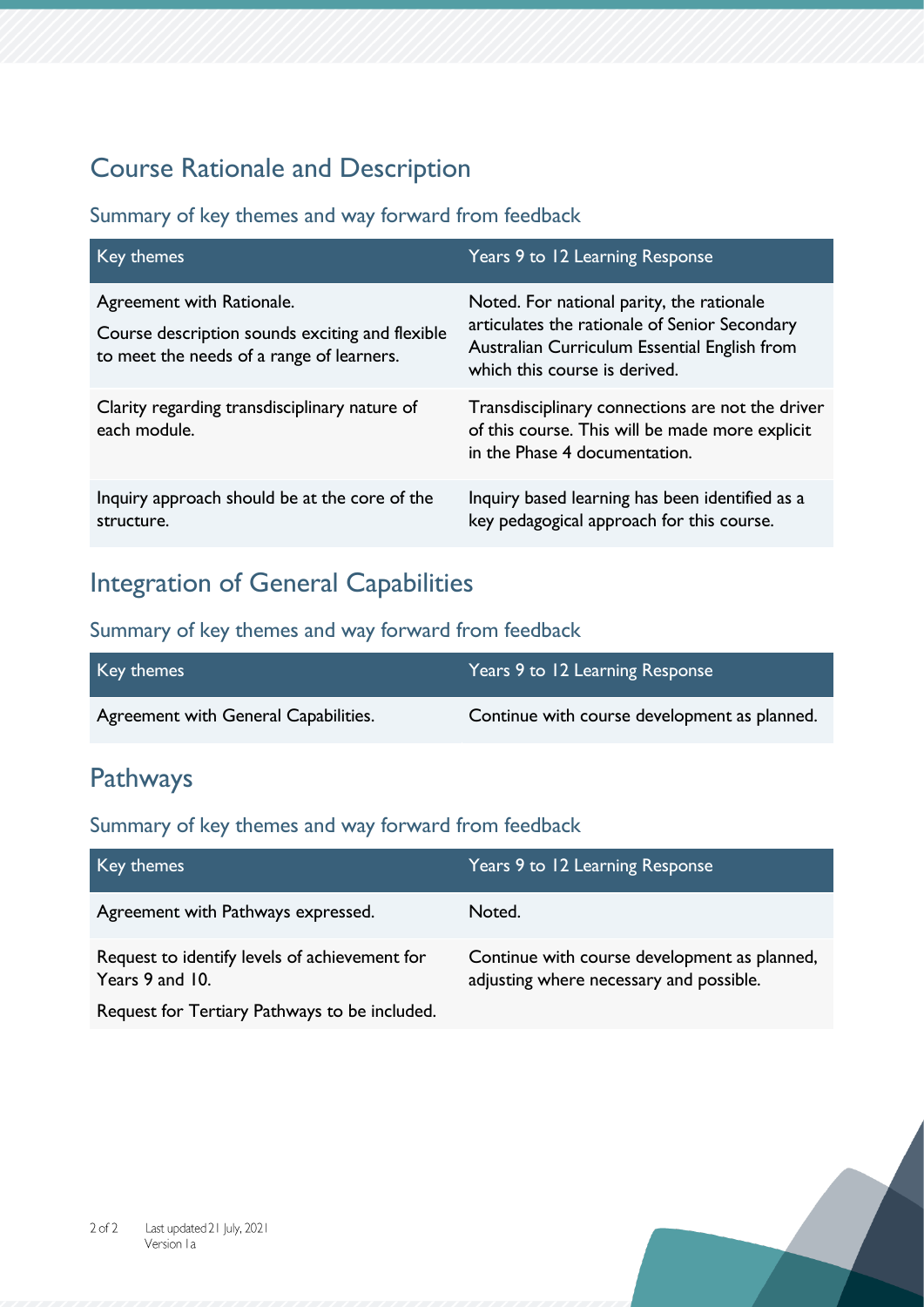### Course Requirements

#### Summary of key themes and way forward from feedback

| Key themes                                  | Years 9 to 12 Learning Response              |
|---------------------------------------------|----------------------------------------------|
| Overall agreement with course requirements. | Continue with course development as planned. |

Course Structure, Delivery and Progression

#### Summary of key themes and way forward from feedback

| Key themes                                                    | Years 9 to 12 Learning Response                  |
|---------------------------------------------------------------|--------------------------------------------------|
| Overall agreement with structure, delivery and                | Continue with course development as planned,     |
| progression.                                                  | adjusting were necessary and possible.           |
| Concern expressed that the course does not                    | Make explicit reference to how modules build     |
| specify whether Modules 2 and 3 could be taken                | on each other and identify that all modules must |
| without undertaking Module 1.                                 | be undertaken in the prescribed order.           |
| Elaboration needed on how the Modules build<br>on each other. |                                                  |

## Module Content

| Key themes                                                                                                                                                                   | Years 9 to 12 Learning Response                                                                                                                                            |
|------------------------------------------------------------------------------------------------------------------------------------------------------------------------------|----------------------------------------------------------------------------------------------------------------------------------------------------------------------------|
| General agreement with content.                                                                                                                                              | Continue with course development as planned,<br>adjusting where possible and appropriate.                                                                                  |
| It was noted that Modules I and 2 require more<br>clarity about the concepts used. Module 3<br>concepts were considered clear, although the<br>content was deemed too vague. | The next phase of development will use content<br>organisers and clarify module descriptors.<br>Learning Outcomes will be reworded to align<br>more closely with criteria. |
| There was a request for a reduction in content.                                                                                                                              | The course must articulate Senior Secondary<br>Australian Curriculum Essential English learning<br>outcomes, content and standards to enable<br>national parity.           |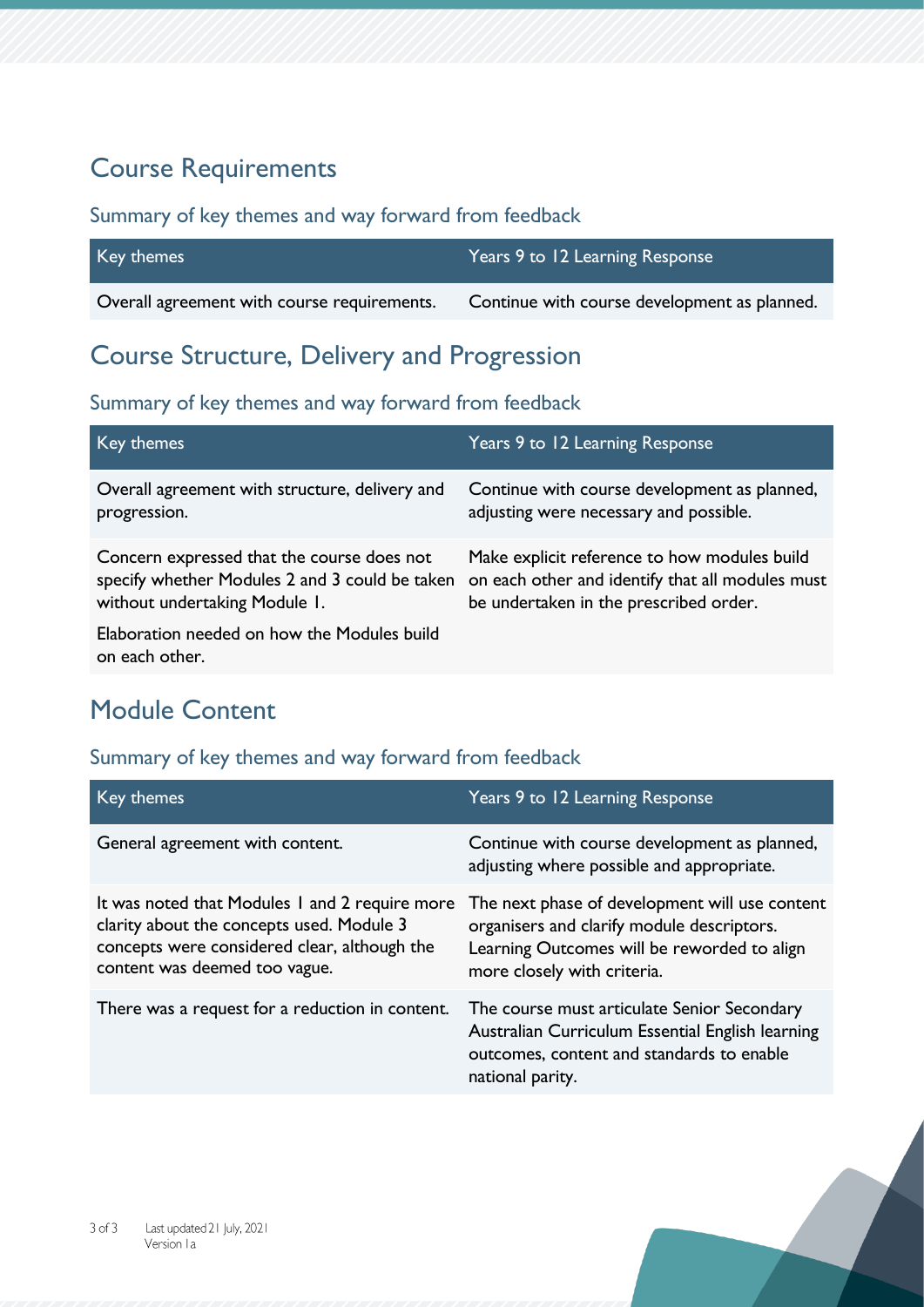## Criteria and Standards

#### Summary of key themes and way forward from feedback

| Key themes                                                                                                                   | Years 9 to 12 Learning Response                                                                                                                                                                               |
|------------------------------------------------------------------------------------------------------------------------------|---------------------------------------------------------------------------------------------------------------------------------------------------------------------------------------------------------------|
| There was general agreement with the number<br>of criteria and with the actual criteria.                                     | Continue with course development as planned,<br>adjusting where possible and appropriate.                                                                                                                     |
| One respondent disagreed with the number of<br>criteria.                                                                     | To achieve national parity, the course must<br>articulate Senior Secondary Australian                                                                                                                         |
| There should be greater alignment and focus in<br>the criteria. It was noted that reflection needs<br>to be in the criteria. | Curriculum Essential English standards.                                                                                                                                                                       |
| Criteria 2, 4, and 5 should be revised for<br>consistency.                                                                   |                                                                                                                                                                                                               |
| Assessment of the process of inquiry should be<br>included.                                                                  | Collaborate with the LAG to determine<br>whether assessment of the processes of inquiry<br>should be included. Assessment of the process<br>of inquiry would add additional assessment and<br>course content. |

## Appendix 1 - Line of Sight

#### Summary of key themes and way forward from feedback

| Key themes                                   | Years 9 to 12 Learning Response              |
|----------------------------------------------|----------------------------------------------|
| There was good agreement with Line of Sight. | Continue with course development as planned. |

# Appendix 2 – Alignment to Curriculum Frameworks

| Key themes           | Years 9 to 12 Learning Response              |
|----------------------|----------------------------------------------|
| Agreement was noted. | Continue with course development as planned. |